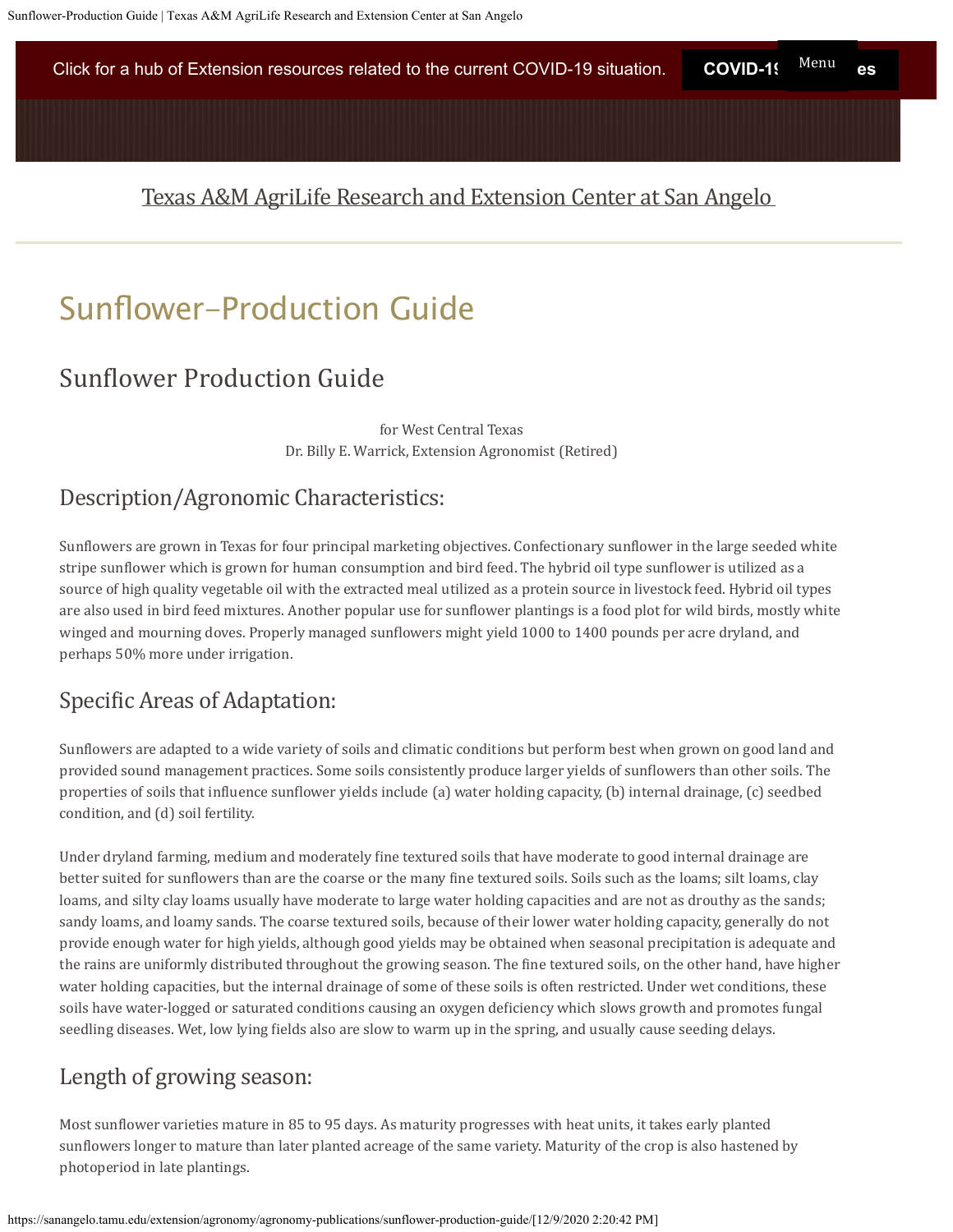# Varieties Suited for Use:

Sunflowers are presently grown from North Dakota and Minnesota south to Texas. In addition, sunflowers are grown in Indiana, Ohio, Michigan, Pennsylvania, and Georgia.

Most oil and confectionary cultivars presently available are the result of hybridization. Seed of these hybrids is more expensive than open pollinated sunflowers but the associated hybrid vigor generally results in higher yields. In sunflower planted for food plots, it is not necessary to seek hybrid seed. Experimental trials have not been recently conducted in West Central Texas to evaluate the best germplasm. Seek information from sunflower seed producers relative to hybrid selection.

Sunflowers are of either standard height or double dwarf. The dwarf sunflower seldom achieves more that 40 inches in height while standard height hybrids can exceed 6 feet if growing conditions are good. The primary advantage of dwarf hybrids is lodging resistance. Dwarf hybrids are often planted in narrow rows at higher populations, whereas standard height hybrids are best planted in conventional rows.

# Key Production Requirements: Planting Dates

Soil temperatures should be 50 degrees Fahrenheit or above when the seed is planted. This will probably occur in mid-March or early April. The seedling sunflower plant will tolerate lower temperatures but plant growth is very slow. Planting after July 1 may result in lower grain yields if climatic conditions are not ideal. Row direction has little effect on grain yield, however, prevailing winds may tend to lodge plants if rows are planted across the wind. The sunflower is phototropic (head faces east in morning and west in evening) in its vegetative growth while most heads face east after the flowers are open.

Seed will germinate at 42 degrees Fahrenheit but a 50 degree temperature is more satisfactory for uniform stands. Temperatures must be 26 degrees Fahrenheit or lower for several hours to kill mature plants. Climatic conditions during seed development affect fatty acid composition of the oil which determines its food value. Tolerance to cold and high temperatures contributes to sunflower adaptation in different environments.

The seedbed should be prepared so that it is moist and firm with the surface rough enough to minimize soil drifting. A firm seedbed is desirable so that seeds planted at shallow depths in cool soils obtain adequate moisture for rapid and even emergence. Soil compaction by excessive land preparation should be avoided because this promotes poor drainage and increases the probability of downy mildew in areas where this disease is prevalent.

Sunflowers are able to emerge from rather deep placement. The important consideration in planting is to place the seed into moisture, but in no case should the depth of seeding be more than three inches. Uniform stands should be a goal for most efficient use of water, nutrients and light.

# Row Width and Plant Population

Sunflowers are a row crop, but the row width varies depending upon the equipment available. Performance has been better when the width of the row has been between 20 and 30 inches, however, widths as wide as 40 inches and as narrow as 14 inches have produced good yields. Row spacing with conventional height sunflower should correspond with harvest equipment. A difference of a few inches in row width would not justify the investment for a different set of equipment.

Plant population per acre should remain the same regardless of row width. For example, the number of plants per acre should be the same in fields with 36-inch rows as in fields with 18-inch rows. The seed spacing must be proportionately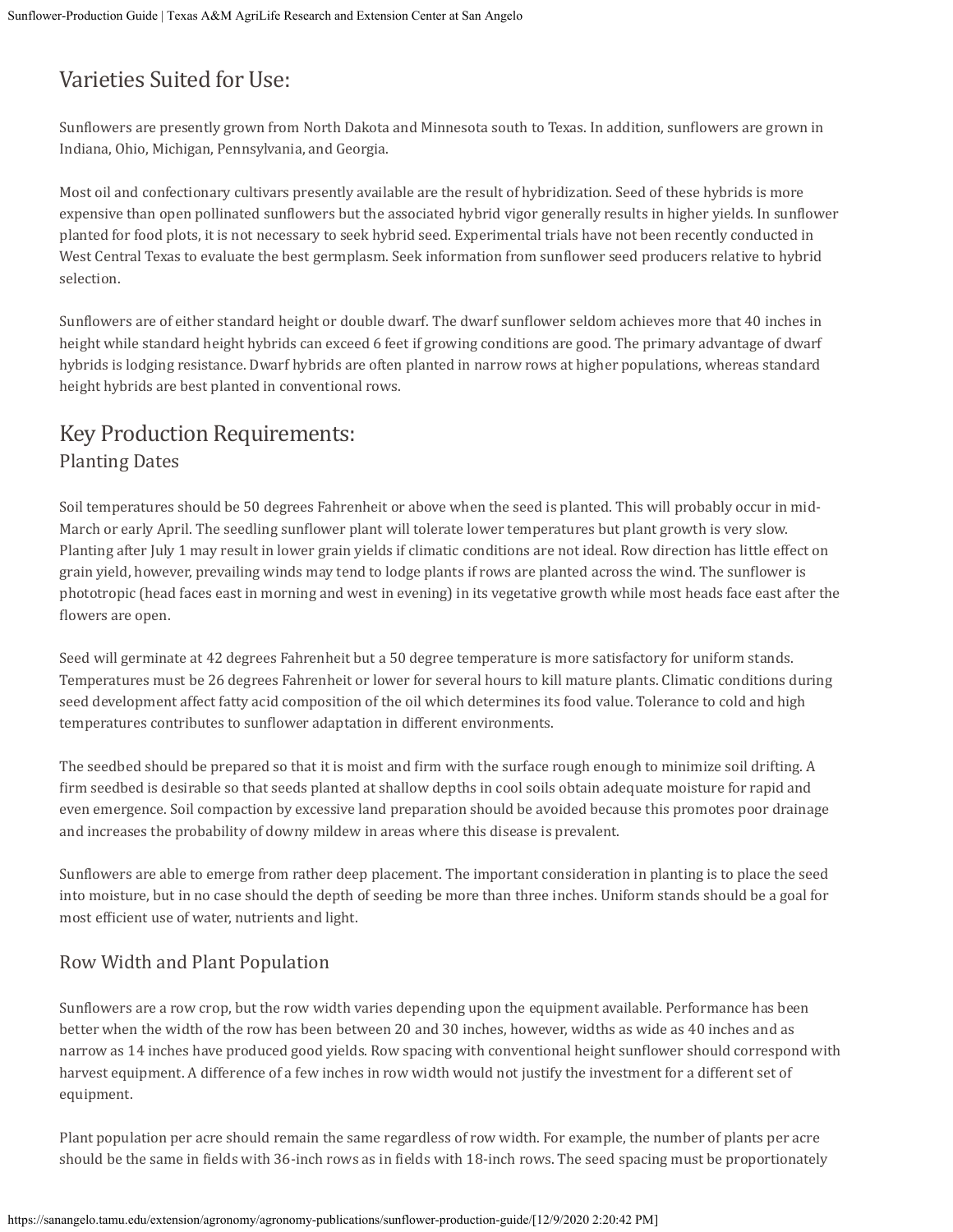increased with lower germinating seed and decreased with higher germinating seed.

Sunflowers compensate for differences in plant populations by producing large seeds and large heads at low populations. Oilseed varieties may be planted at a higher population than non-oil varieties. Seed size is unimportant in oilseed types but very important in non-oil varieties for human food markets. Plant populations for oilseed varieties should be between 15,000 and 22,000 plants per acre with adjustments made for soil type and for the production potential of the soil. Lower populations are used on the lighter soils, those with lower water holding capacity, and where rain patterns are inadequate. Confectionary varieties grown for the food contracts (non-oil) should be planted at a population between 12,000 and 18,000 plants per acre. Many of the confectionary contracts are based upon seed size. A large seed size is required, and a drastic price reduction may result with the delivery of small seed. Low plant population helps insure consistently large seed. Under dryland production, oil seed types do not have the same seed size requirements, and may pose less pricing risk. By planting dwarf sunflowers at the 25,000 to 30,000 seeding rate, lodging is greatly reduced, and the small plant uses less water.

## Cultural Practices

Proper adjustment and operation of planting equipment is one of the most important operations in sunflower production. Yield potential of the field can be influenced greatly by the population distribution as well as the number of plants. Plateless and air-planters have been used effectively to get good seed distribution. However, conventional planters will provide good seed distribution by using correct planter plates, properly sized seed, and proper seed kickers. Several commercial seed companies supply properly sized plates for the seed they sell. The only other modification required for standard planters is sunflower seed kickers. Grain drills are used on some farms where row crop equipment is not available. The results are not particularly good because of seed damage and poor seed distribution, especially for large seeds.

Any conventional corn planter or precision drill can be used for planting. Use plastic plates with filler rings matching the seed size indicated on the bag for plate planters. Some farmers have experienced difficulty when the small seed sizes were too small for the drum being used on air planters. Sunflowers should be planted in rows to permit cultivation.

Seed should be planted 1 to 2 inches deep depending on soil moisture conditions. A sunflower may take longer to emerge than grain crops because of slow moisture penetration through the achene or seed coat.

### Fertilizer Requirements

Many growers believe that sunflowers do not require as much applied fertilizer as cereals. Sunflowers have an extensive root system which may help them utilize residual soil nutrients. To achieve consistent yields, an adequate fertilizer program must be a part of sunflower production.

Fallowed soils frequently have adequate nitrogen for a sunflower crop, but not enough phosphorus and potassium.

Soil sampling and soil testing are recommended for determining the soil fertility level and for making fertilizer recommendations. Soil tests make it possible to classify the soil's ability to supply nutrients as very low (VL), low (L), medium (M), high (H) or very high (VH). Fertilizer recommendations are based on the level of available nutrients and a realistic yield goal. A realistic yield goal is estimated from the highest sunflower yield that has been produced on the field or farm. It is then adjusted up or down depending on stored soil water, on expected precipitation, and on changes in management practices.

### **Table 1. Soil nitrate and fertilizer nitrogen needed to produce projected yields of sunflowers.**

Yield goal (pounds per acre) Total nitrogen required (pounds per acre to a depth of 2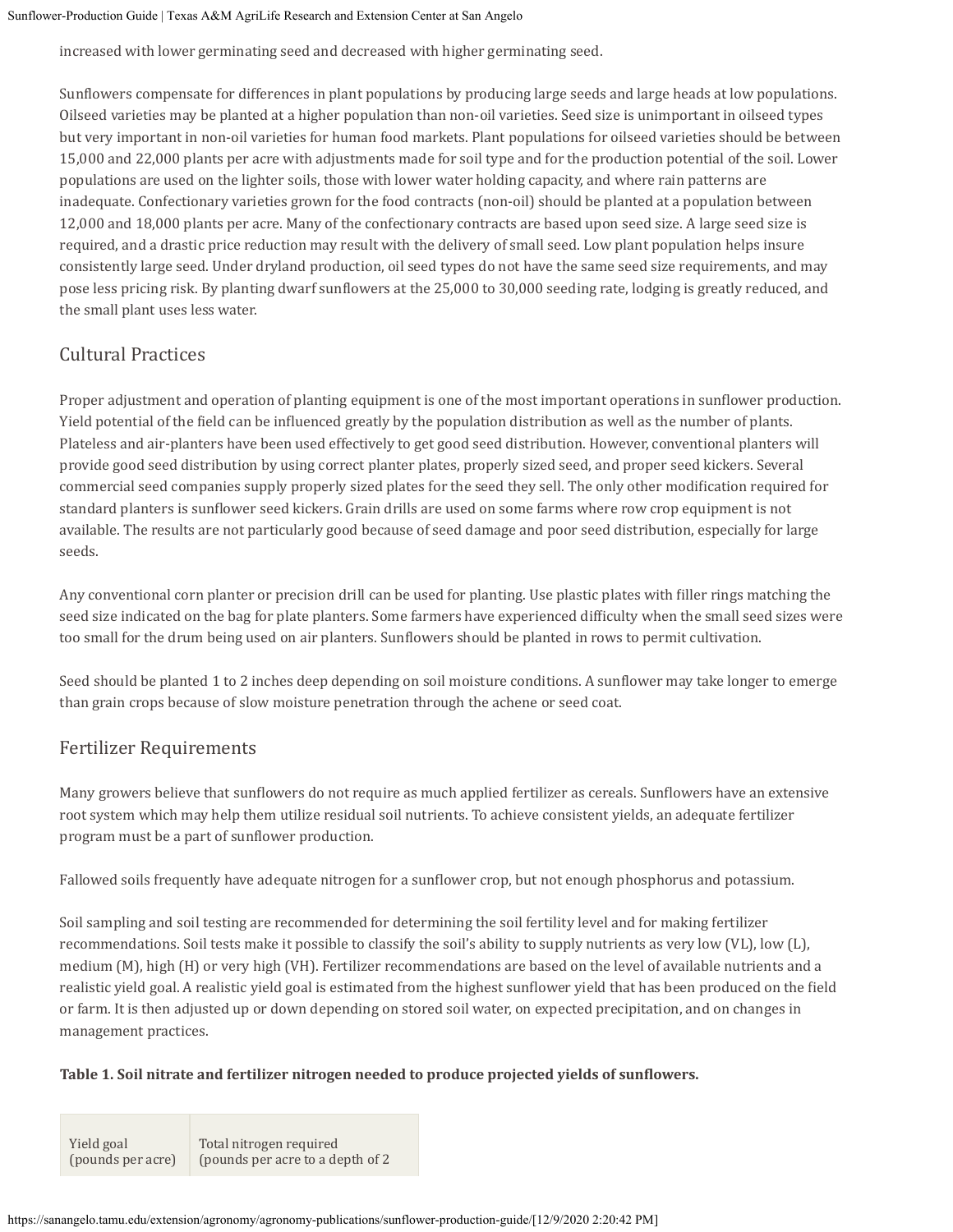|      | feet) |
|------|-------|
| 1000 | 50    |
| 1200 | 60    |
| 1400 | 70    |
| 1600 | 80    |
| 1800 | 90    |
| 2000 | 100   |
| 2200 | 110   |
| 2400 | 120   |
| 2600 | 135   |
| 2800 | 150   |
| 3000 | 170   |

Because of the nature of phosphate and potash chemistry in the soil, these nutrients move very little with soil water. A 6 inch soil sample is usually adequate for these elements. The amounts of phosphate (P2O5) and potash (K20) which should be added as fertilizer will be indicated in the recommendation section of your soil sample analysis.

To date, use of micronutrients has not been shown to give profitable responses. If for some reason a micronutrient problem is suspected, it is suggested that a soil test be obtained to evaluate crop needs.

Sunflower seeds are sensitive to fertilizer salts. The nitrogen (N) plus potash (K20)or the phosphate (P2O5) should be limited to 5 pounds per acre when fertilizer is placed in contact with the seed. Where the fertilizer is banded 2 inches to the side and 2 inches below the seed, the entire recommended rate can be applied with the planter. Where soil tests indicate a need for a nutrient, it is advisable that some starter fertilizer be banded at planting to increase nutrient uptake.

Nitrogen can be broadcast either fall or spring on medium to moderately fine textured soils. To prevent loss of broadcast nitrogen, it should be incorporated within 2 days after broadcasting. For coarse textured and low lying fine textured soils, nitrogen may be broadcast in the spring and incorporated. A portion of the nitrogen also may be sidedressed when the sunflowers are less than one-foot tall; sidedressing at later stages may damage the lateral roots.

Where all the phosphate is broadcast, the recommended rate for very low, low and medium testing soil should be doubled. It is recommended, however, that at least 10 pounds of P2O5 be reserved for band application at planting. When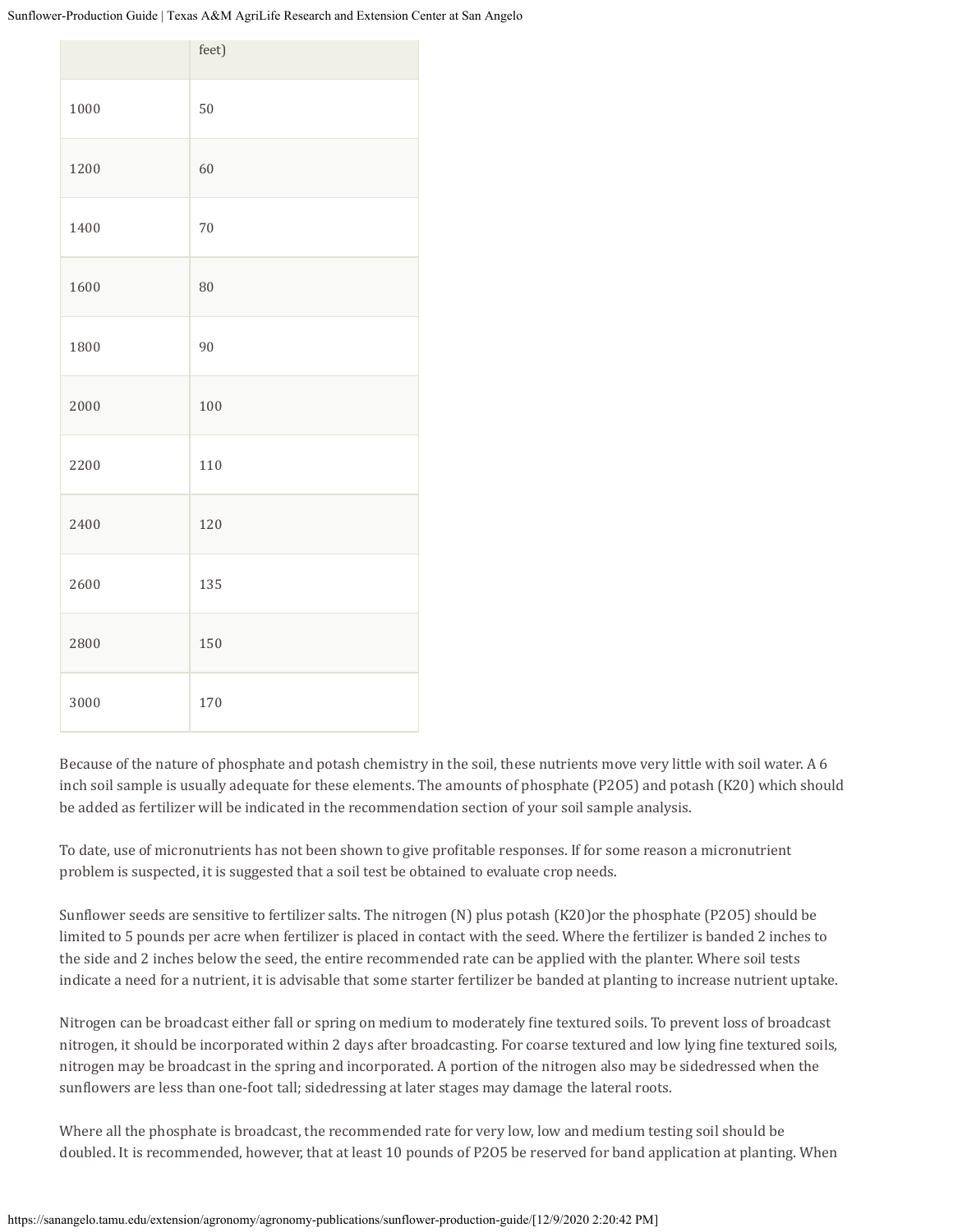the application is split between banding and broadcast, the portion not banded should be increased by 1.5 times. When potash is broadcast, about 1.5 times more potash than recommended should be applied and incorporated.

### Water-Irrigation Needs:

The sunflower plant is drought tolerant and has an extensive, heavily branched root system which permits it to extract more deep soil moisture than corn roots. For this reason, preplant irrigations can have a longer benefit to sunflower than other grain crops. Short periods of drought may not greatly reduce seed yield because crops are less stressed due to the large root volume. The critical yield period occurs 20 days before and after flowering. Make sure that adequate water is available to the crop at the time the sunflower bud reaches about 0.75 to 1 inch in diameter. If dry conditions persist, apply a second irrigation about 20 days following the first and in unusually dry weather, a third may be required in late grain fill.

# Pest Management: Major insect pests and their control

Experienced producers will watch their fields for insects and take appropriate action if they are found. Many insects are attracted to the field during flowering; therefore, insects should be properly identified before indiscriminately spraying

### Insects

Insects are often a major limiting factor to the production of oil-seed type sunflowers in Texas. In experimental plantings carried out by entomologists in Texas, as many as 47 different insect species were recorded visiting sunflowers. Some 14 to 15 of these insects were considered potential major pests. Fortunately, chemicals are available and management practices are known that provide adequate control of some of the more serious insects. Recommended insecticides occasionally change as new chemicals are approved and some existing insecticides may be removed from the market. Therefore, when insect problems develop, growers are advised to contact their county extension agent or specialists for the recommended insecticides.

It is also important for growers to become familiar with the major pests of sunflowers as well as pollinators and beneficial insects associated with the crop.

Major pests of sunflowers are the sunflower moth and the carrot beetle. The sunflower moth can be successfully controlled with insecticides, but no effective control method has been found for the carrot beetle. In addition to these pests, a number of stem girdlers, leaf feeders, and stem borers may be capable of reducing sunflower seed yields if present in sufficient numbers.

### Sunflower Moth

### *Homoeosoma electellum*

The sunflower moth is the most common pest of sunflowers in Texas. The larvae of the insect overwinters in soil and the adult moth emerges in early spring. The first generation is maintained by wild host plants. The second and third generations by eggs on both wild and cultivated sunflowers and these constitute the major threat to commercial sunflower crops.

The adult is a light brown to buff colored moth. Female moths lay eggs in or between the individual flower tubes on the sunflower head during the bloom stage. The eggs hatch in 48 to 72 hours and the newly-hatched larva (about 1/8 inch large and yellowish in color) feed on the surface of the flower for about 2 days. They then tunnel into developing seed and the fleshy receptacle of the head where they feed for an additional 19 to 20 days. Each larva normally damage or destroy 9 to 10 seed.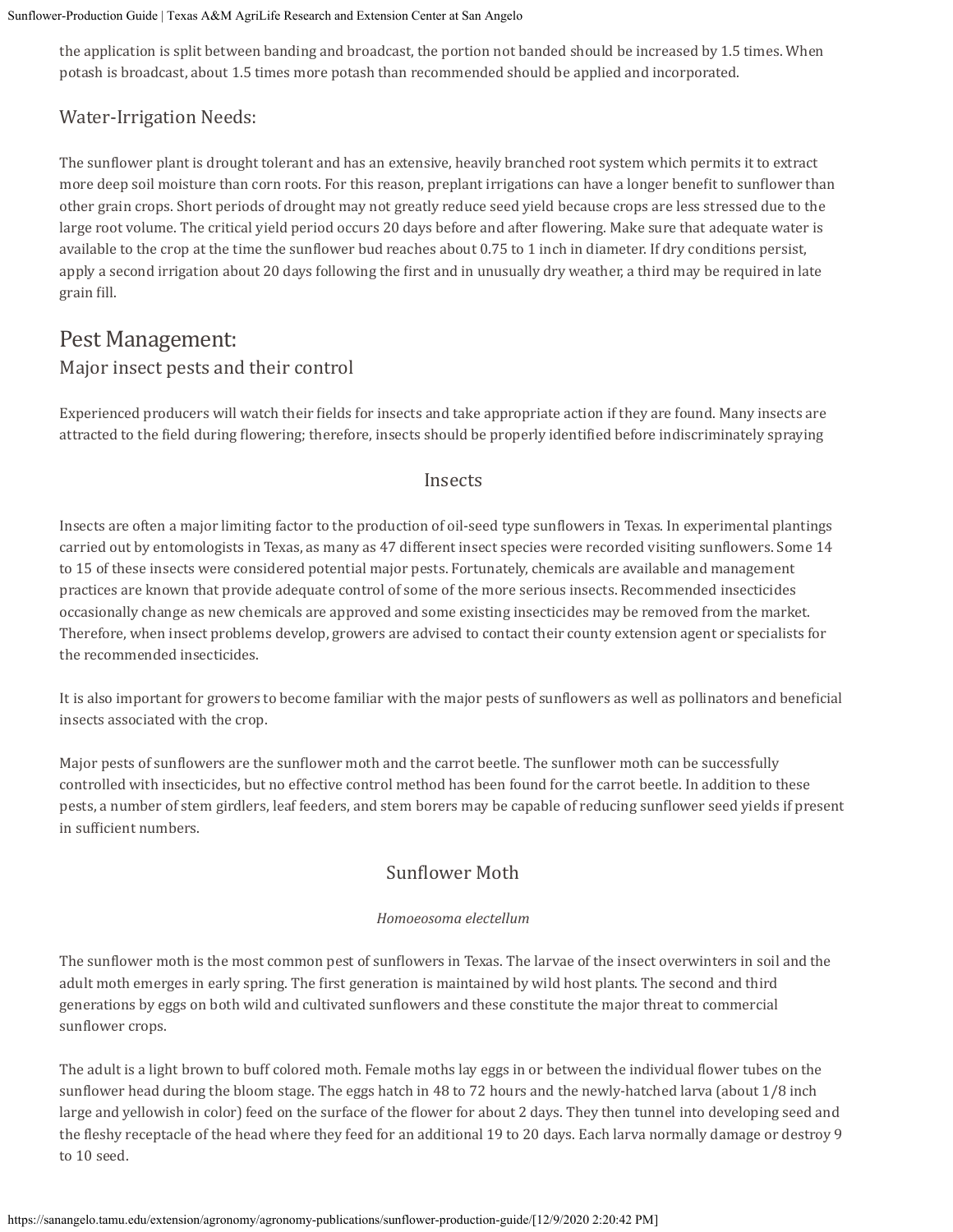Young larvae (worms) can be controlled with insecticides that are applied before the larvae tunnel into the seed or plant tissue. Methyl parathion and endosulfan are both cleared for up to three seasonal applications against these pests. Tests have shown that these materials give effective control when applied at 1 lb. a.i. rate per acre in a schedule of 2 to 3 applications, at a 5-day interval. The initial application should be made when 20% of the plants have begun to flower and moths and young larvae are present. Check at least 25 plants at different locations throughout the field to determine if treatment is warranted.

# Carrot Beetle

### *Bothynus gibbosus*

The carrot beetle must be considered an occasional threat to successful sunflower production in the southwestern United States. Sunflowers in the Texas rolling plains have sustained severe damage by this species. Light-trap catches of 10,000 beetles per night in May and August are not uncommon in this region. Carrot beetles feed on the roots of sunflowers, causing plants to wilt and die.

Adult carrot beetles are similar in appearance to the common "June bug" or "May beetle" except that they are darker (deep reddish-brown to black) in color. Carrot beetles occur throughout the High and Rolling Plains and damage sunflowers by burrowing into the soil and feeding on the roots. Due to this root pruning, damaged plants take on a drought-stressed appearance and may eventually die. Damage may occur at any stage of plant development.

The carrot beetle is not limited to the High and Rolling Plains and may become of economic importance in other areas with more extensive plantings. At this date, however, no serious damage has been reported in Central and South Texas.

Numerous insecticides have been tested for their effectiveness against this pest, but none of these adequately protected sunflowers from severe carrot beetle damage. No other control techniques have yet evolved that will reliably reduce this species to sub-economic levels.

# Major disease pests and their control

Disease problems should be verified by the Plant Disease Clinic (take sample to your County Extension Agent) for proper identification and control recommendations.

### Diseases

Sunflowers in North America are exposed to more diseases at a greater intensity than they are in most other parts of the world. If the grower uses certain disease preventive practices, he can hold yield and quality losses to tolerable levels.

There are 30 or more known diseases of sunflowers, but only 10 are commonly seen. Of these, only six (downy mildew, rust, Sclerotinia stalk and head rot, Verticillium wilt, Phoma black stem, and Alternaria leaf and stem spot) threatens sunflower yields. Septoria leaf spot, powdery mildew, Rhizopus head rot, and charcoal stem rot are diseases which, although occasionally observed, seldom reach severe proportions.

Fungicidal protection against diseases in sunflowers is not normally economical. Therefore, growing resistant varieties, if available, and using pest management practices affords the best opportunity to minimize losses.

## Downy Mildew

Downy mildew, caused by the seed-borne, soil-borne and wind-borne fungus, Plasrnopara halstedii, occurs in all areas of intensive production and is the most serious disease in the relatively flat areas.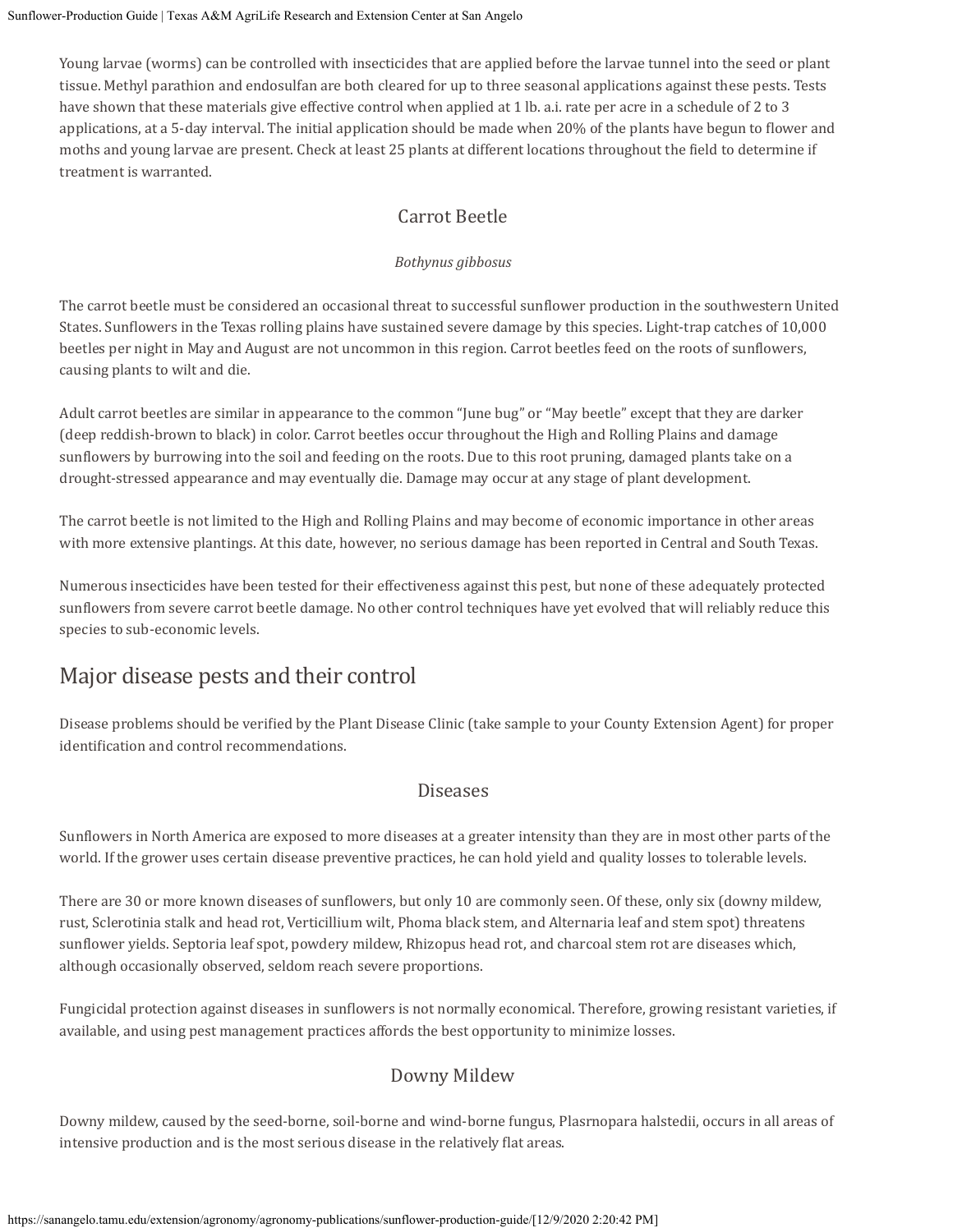Plants may be infected from the time of seed germination until flower, however, they are more prone to total (systemic) infection during or immediately following emergence. Typical symptoms include dwarfing and discoloration of the leaves, appearance of white cottony masses on the lower leaf surfaces during periods of high humidity, and little if any seed set in erect platform heads. Plants infected early in their development normally do not produce seed. Plants infected later seldom show systemic symptoms. They may carry the fungus and produce infected seed which can, if used for seed purposes, carry the disease to other fields the following year. Plants infected after the 4-leaf stage may exhibit root damage and are more susceptible to drought and lodging.

Dwarfing, stunting and distortion of plants exposed to herbicide drift, especially 2,4-D and related compounds, may cause symptoms which sometimes are mistaken for downy mildew.

Planting mildew-infected seeds seldom results in systemically infected seedlings. However, plants grown from infected seeds often harbor the disease in their tissue. This allows the fungus to become established in the soil. The next time sunflowers are grown on the field, systemically infected plants may occur. The fungus can persist in the soil for 5 to 10 years after introduction. Thus, control of the disease by short-term rotations is not possible.

Sunflowers planted on land with no previous sunflower history have occasionally shown considerable downy mildew, resulting in a great deal of puzzlement among growers concerning the source of the disease and causing many to suspect seed transmission. Spores of the fungus occurring on volunteer or wild annual sunflower plants in neighboring fields or on neighboring farms can blow to newly-planted fields and can cause heavy infection under favorable weather conditions. These wind-borne spores probably are responsible for downy mildew in fields with no sunflower history. Spores can blow several miles under favorable conditions and still remain infectious.

### Control

The disease cycle of downy mildew prevents complete control strictly by management practices. Although crop rotation, early season destruction of volunteer sunflowers, field selection and delayed planting until soil temperature supports rapid germination can minimize losses from downy mildew, planting resistant varieties affords the best way to eliminate losses.

### Rust

Rust occurs in all areas of production and can be a limiting factor in growing susceptible varieties. Fortunately, all Russian oilseed varieties and American oilseed hybrid varieties have good to excellent resistance and can normally be grown without significant yield loss. Rust not only reduces yield but also reduces seed size, test weight and nutmeat-to-hull ratios.

Rust, incited by the fungus Puccinia helianth, is characterized by cinnamon-colored spots which occur primarily on the leaves, which under severe infestations, also occur on the stems, petioles, bracts, and the back of the head. Rust usually is not observed until flowering, but under some conditions it may appear earlier. As the season progresses, the spots turn black as the summer spores are replaced by black overwintering spores.

The fungus overwinters on plant debris as heavily walled resting spores. These spores germinate in the spring and cause infection of young seedlings (primarily volunteer seedlings), since sunflowers are not normally seeded until later in the spring. The rust spreads by wind-borne spores from volunteer fields to volunteer plants along roadways, to wild sunflowers and to sunflowers seeded for the current year's crop. Under favorable conditions, rust multiplies rapidly. Thus it is not surprising that an apparent light infection in June can result in severe rust in August.

### Control

Normally, late planted fields are more severely damaged by rust than earlier planted ones. Early planting does not assure a rust-free crop. The only effective way to avoid loss from rust is by planting rust-resistant varieties. Management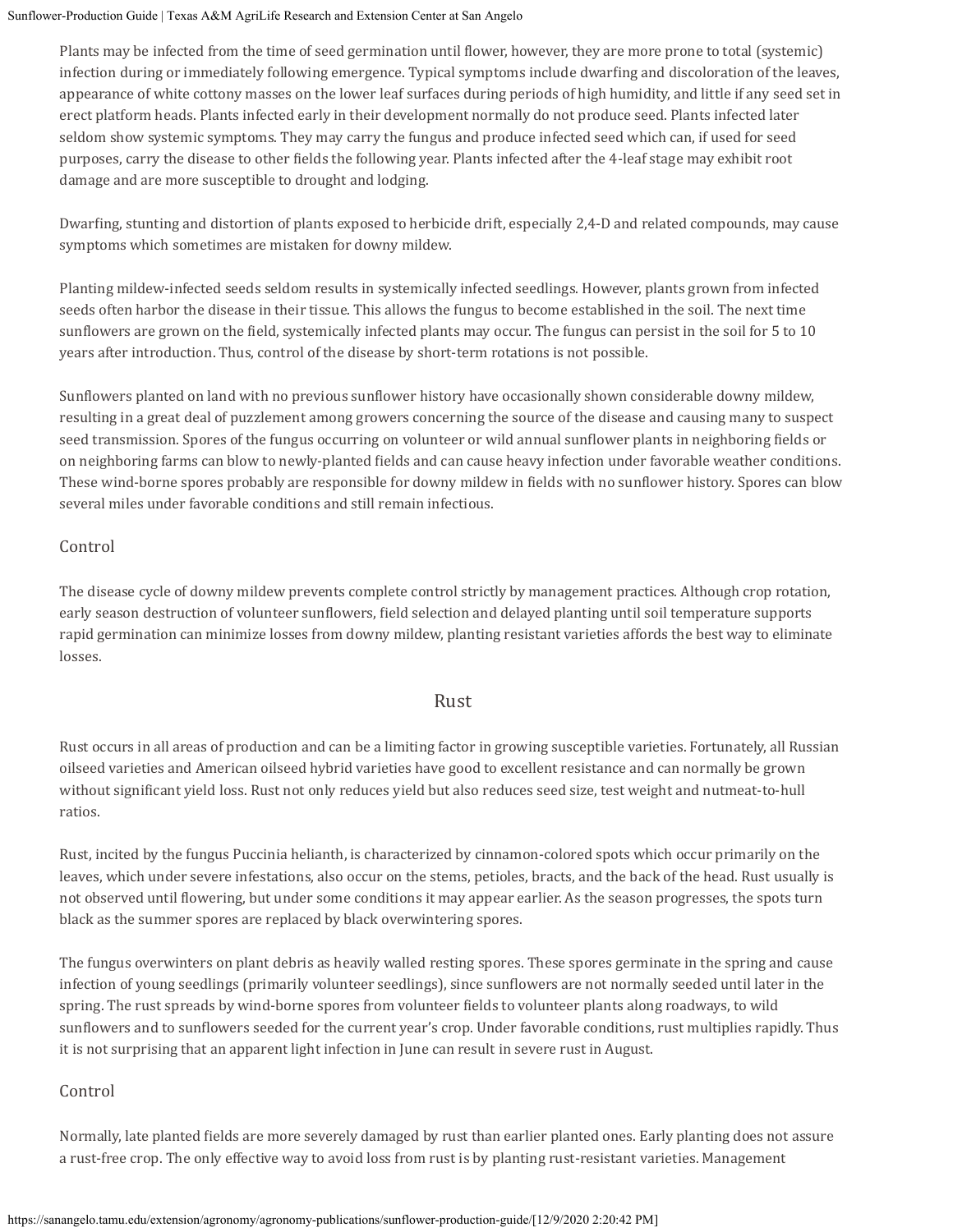practices can be used to minimize the risk of large-scale losses. Destroy volunteer plants as early in the spring as possible. Control wild annual sunflowers occurring in the vicinity of commercial fields. If a severe rust problem develops in an area, susceptible varieties should not be grown in that area the next season. Large concentrations of susceptible varieties should not be centered in one locality.

### Sclerotinia Stalk and Head Rot

Sclerotinia stalk and head rot occurs in all areas of sunflower production. The inciting fungus, Sclerotinia sclerotiorum, has an extremely wide host range and attacks many vegetable and field crops, including dry beans, rapeseed, flax, sugarbeets, potatoes, soybeans, and clover. It does not attack the cereal and grain crops. Sunflowers are extremely susceptible and may show severe loss while other host crops are only lightly damaged.

Sunflowers can be attacked any time from the seedling stage to maturity. The first symptoms typically are a sudden wilting of the leaves. Wilted plants, when removed from the soil, show a prominent canker completely encircling the stem and extending 3 to 10 inches up the stem. These cankers have a soft consistency, gray to brown color, and a water-soaked appearance. Dense, white mold which usually appears on the surface of the canker, produces fuzzy white bunches that soon harden and turn black. These black bodies (sclerotia) are irregular in shape and are produced on the surface of the canker or partially embedded in it. In some cases, the fungus invades the pith of the growing plant without producing the white cottony masses on the surface, but it grows profusely, producing sclerotia on the inside of the stem. Cankers sometimes appear in sunflower stems 2 to 4 feet above ground and the stems normally break over at the point of infection.

When frequent rains and extended periods of high humidity occur after flowering, the disease may appear in the heads and partially or entirely rot them, leaving only the vascular bundles and the fibers and causing the head to appear shredded and brush-like. The hull of the seed from rotted heads may be badly discolored and scurfy in appearance. The external layers of the hull may be sloughed off, leaving a drab colored seed which is not preferred by the consumer. Large black sclerotia develop below the seed layer while others form around the seeds. The sclerotia are about the size and density of the seed, are difficult to remove in the threshing and cleaning process, and are a common fungal contaminant in seed stocks.

The fungus survives from one favorable crop to another as sclerotia in the soil. The sclerotia are distributed by farm implements, animals, and seed. Lower stem infection occurs directly from over-wintering sclerotia. Head infection occurs from air-borne spores produced from fruiting sclerotia in the soil and from bits of the fungus carried from the soil to the back of heads by birds.

### Control

Resistant varieties are unknown and the chances of developing such are not likely. Fungicides which will control the disease are not yet approved for sunflowers. Consequently, losses must be minimized by managerial practices. The disease is one of the most difficult to control in the field. Rotation in an intensive sunflower producing area may not be effective because of the long persistence of the sclerotia in the soil and the presence of wind-borne spores. Nevertheless, losses can be minimized by following these recommendations: (1) plant seed free of sclerotia; (2) use at least a four-year crop rotation including fallow or non-host crops; (3) avoid growing very susceptible host crops, such as dry beans, safflower, rapeseed, and mustard in a sunflower rotation; and (4) do not exceed the recommended fertilization program.

### Verticillium Wilt

Verticillium wilt may be a serious disease on lighter soils in areas where sunflowers have been grown for several years and on land with a history of Verticillium wilt.

Verticillium wilt shows as a mottling of the leaves, beginning on the lower leaves and progressing slowly upward. Leaves showing mottling soon dry completely. Symptoms usually are not observed until flowering, however, under severe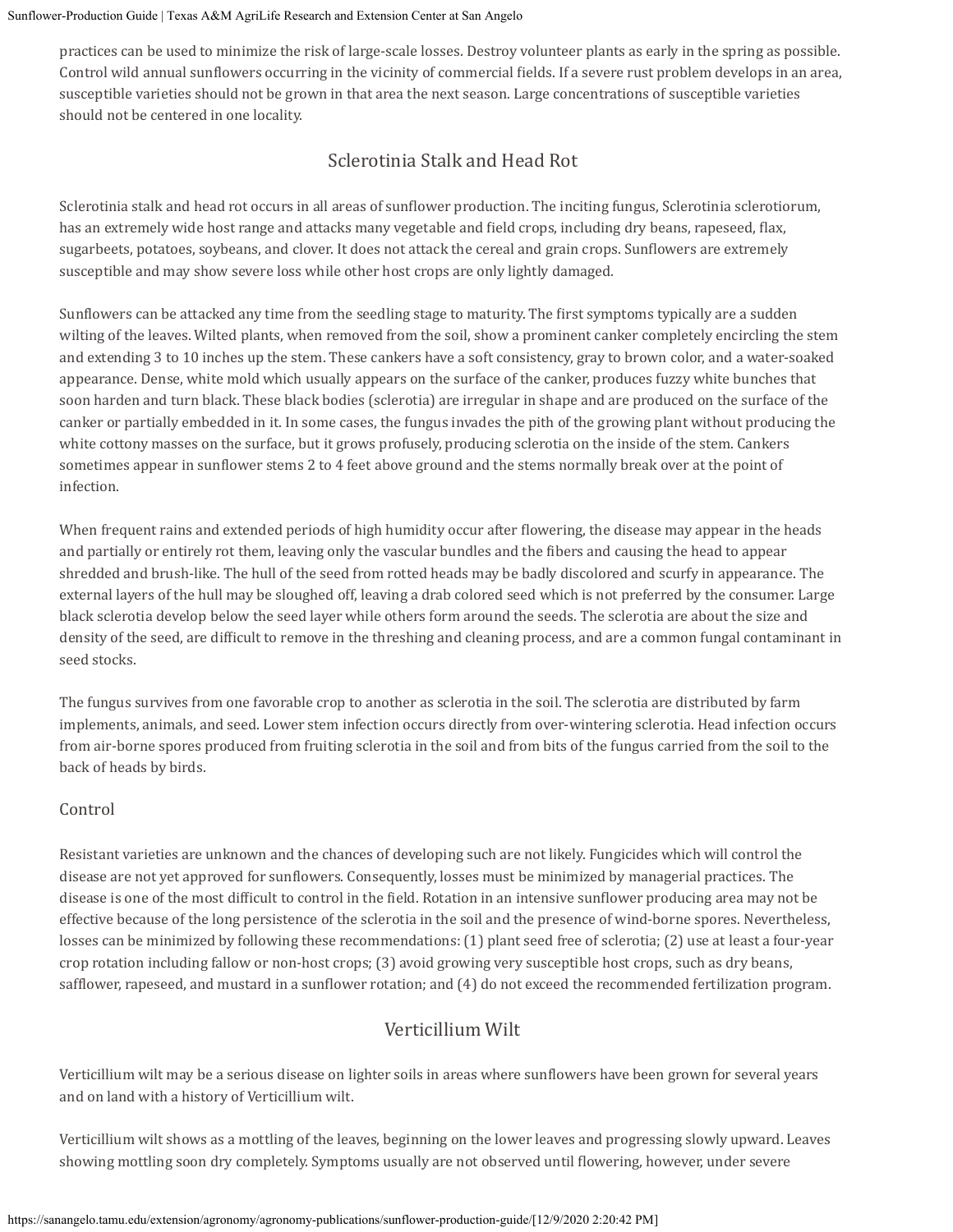conditions they may occur as early as the 6-leaf stage.

Verticillium wilt is a persistent soil-borne and seed-borne disease that will remain in the soil for several years and when once established cause some yield loss each time a susceptible crop is planted.

Verticillium dahliae, the fungus inciting wilt of sunflowers, has a wide host range and causes wilt of several other cultivated plants and weeds. In the principal sunflower producing area of the U.S., potatoes are the other important prime host of Verticillium. Consequently, sunflowers and potatoes should not be grown in the same rotation, especially if wilt has been previously observed in either crop in the rotation.

### Control

Many of the newer hybrid varieties possess resistance to Verticillium wilt. When growing susceptible varieties, avoid or prevent Verticillium wilt through managerial practices. To minimize the introduction and buildup of Verticillium in the soil, growers should (1) plant only high quality, disease-free certified seed, (2) use a 3 to 4 year crop rotation which includes non-host crops, and (3) avoid growing sunflowers on land known to have a history of Verticillium wilt.

## Phoma Black Stem

Phoma black stem is characterized by large brown to black lesions generally on the stem, but occasionally on the leaf petioles, leaves and the back of the head. The spots usually begin on the stem at the base of the leaf petiole and spread, under favorable conditions, to form large black patches with more or less definite margins. Small circular fruiting bodies often are produced on the surface of the darkened area. These are usually inconspicuous and may require a hand lens to see.

Although Phoma black stem may occur at any time during the season, it is more pronounced after flowering. Infested plants often are weakened, producing small heads with poorly filled seed. The stem is severely weakened at the point of attack and subject to lodging. Splashing water is the primary means of spreading the disease. Consequently, the occurrence of Phoma black stem at economically important levels has been sporadic in nature and closely associated with heavy precipitation during or immediately after flowering.

### Control

No control measures are known. Field sanitation and crop rotation probably would be effective.

# Alternaria Leaf and Stem Spot

Alternaria leaf and stem spot is characterized by roughly circular uniformly dark colored spots on the leaves and as flecks, streaks and elliptical lesions on the stem, petioles, and back of the head. The stem lesions are not normally associated with the attachment point of the petiole but are scattered. Under favorable conditions of high humidity and warm temperatures, the lesions enlarge rapidly, merge and frequently blacken the complete stem. Alternaria usually does not become prevalent in a field until after flowering. Heavy leaf infection results in defoliation and heavy stem infection weakens the plant causing lodging.

Although differences in varietal response exist, the prevalence of the disease in the United States does not yet warrant efforts to develop resistant varieties. Little is known about the causal fungus and no control measures can be suggested.

### Minor Diseases

A disease is considered of only minor importance if it has not previously inflicted serious yield losses on the crop. Symptoms may be very pronounced, but yield losses are only minimal as a result of the pathology of the disease. Some of these minor diseases may, under some unusual conditions, cause significant yield losses.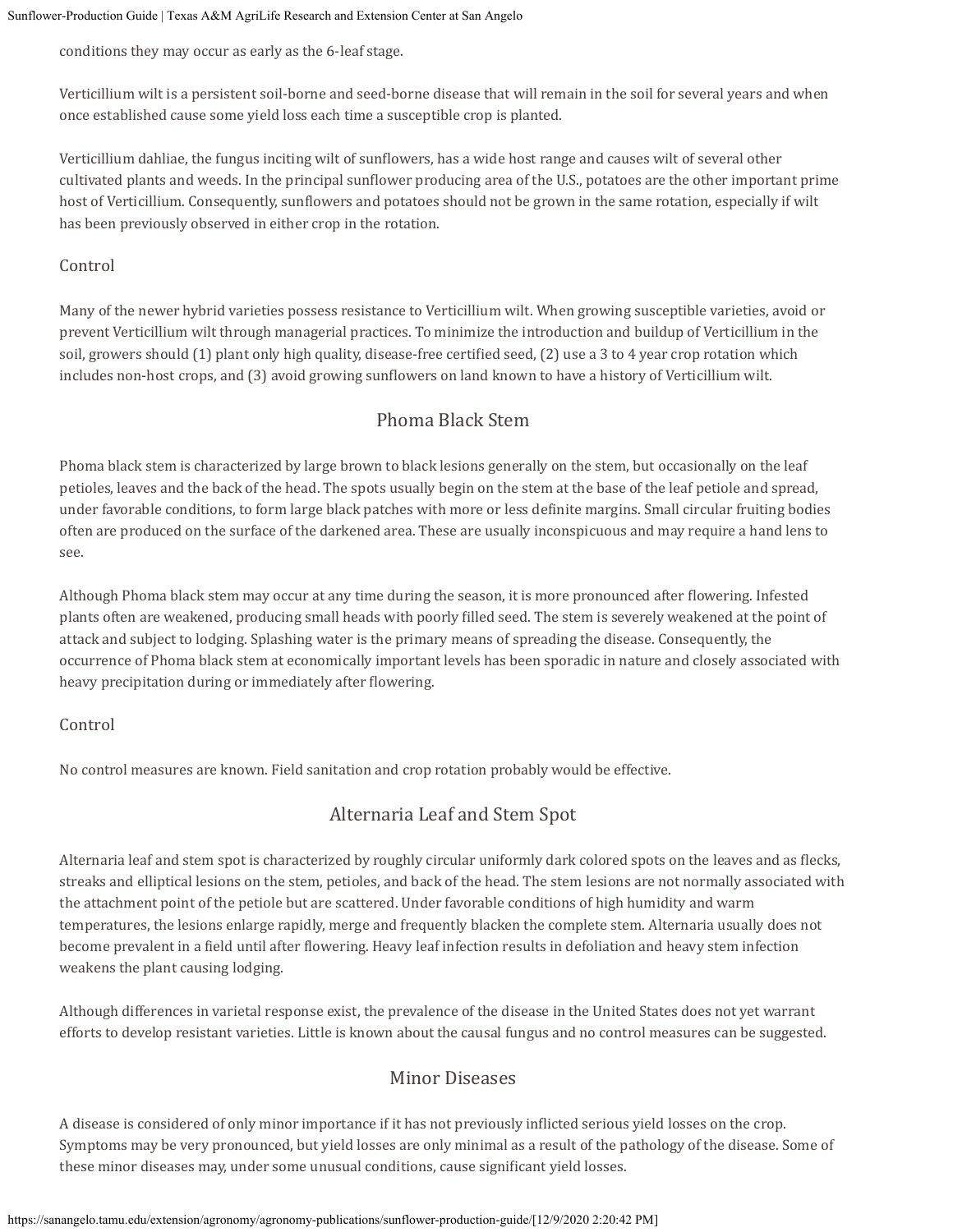# Septoria Leaf Spot

Leaf spot, caused by Septoria helianthi, is normally restricted to the leaves. Septorial leaf spot is characterized by numerous water-soaked spots that soon become roughly circular with gray centers and darker margins. Spots frequently merge, producing irregular shaped dead areas on the leaves. Septoria leaf spot may occur on plants at any age, but in fields it develops more rapidly on plants that have flowered. If temperatures are moderately high and rains frequent, there is a progressive loss of leaves from the lower leaves upward until only a few upper leaves are left. When that occurs, yields can be reduced. In the northern plains, however, conditions during and after flowering are not normally conducive for the rapid spread of Septoria leaf spot. Infection usually is light and yield loss negligible.

### Powdery Mildew

Powdery mildew, incited by the fungus Erysiphe cichoracearum, can be found in most fields after full bloom, but is rarely found earlier. Powdery mildew occurs with greater intensity on the southern fringes of the principal sunflower producing area.

The disease appears in the form of white (later gray-tan), mildewy areas primarily on the leaves, but on all aerial parts of the plant under heavy infestations. These areas may enlarge and merge until most of the plant surface is involved. As the season progresses, the mildewy areas take on a dusty, powdery appearance. This powder may be removed by shaking. Later in the season, small black dots appear scattered within the mildewy areas. Severely infected leaves become permanently yellow and may dry up. Normally, the lower leaves are more heavily infected than the upper leaves.

## Charcoal Rot

Charcoal rot, caused by the fungus Macrophomina phaseoil (Sclerotium bataticola), is the most destructive stalk rot of sunflowers under high temperatures and drouth conditions. It is unpredictable and more or less sporadic in appearance, occurring only rarely in the northern production areas. It is more common in the southern areas.

Usually, symptoms are not apparent until after flowering, when poorly filled heads are evident and premature ripening and drying of the stalks occur. The diseased stalks normally are discolored at the base; the pith is disintegrated, and the vascular fibers have a shredded appearance. After a period of hot and dry weather, the fibers become covered with small black sclerotia. Charcoal rot can be distinguished from Sclerotinia stalk rot in that the sclerotia are very small, seldom exceeding the size of pepper grains, and the white cottony growth on the surface of the root and stem base is lacking.

Charcoal rot has a wide host range, attacking many other crops, but its sporadic occurrence and low intensity suggests that no specific effort should be expended in the northern areas to control it. In more southern areas, crop rotation, and sanitation may be necessary.

## Rhizopus Head Rot

Head rot, caused by one or more species of Rhizopus, occurs sporadically, causing rotting and shredding of the head similar to Sclerotinia head rot. Wet weather following flowering is conducive to Rhizopus head rot. The disease is common on heads that have been damaged by birds, hail and insects. When infected heads are closely examined, white threads with conspicuous small black dots can be observed. Large black sclerotia, present in heads infected with Sclerotinia, are absent in heads infected with Rhizopus, otherwise, the two diseases appear similar. Varieties with more upright heads appear to be more prone to infection by Rhizopus than the more nodding varieties.

# Major weeds and their control

Early weed control is important. Use light tillage to destroy germinated and emerged weeds prior to planting. Consider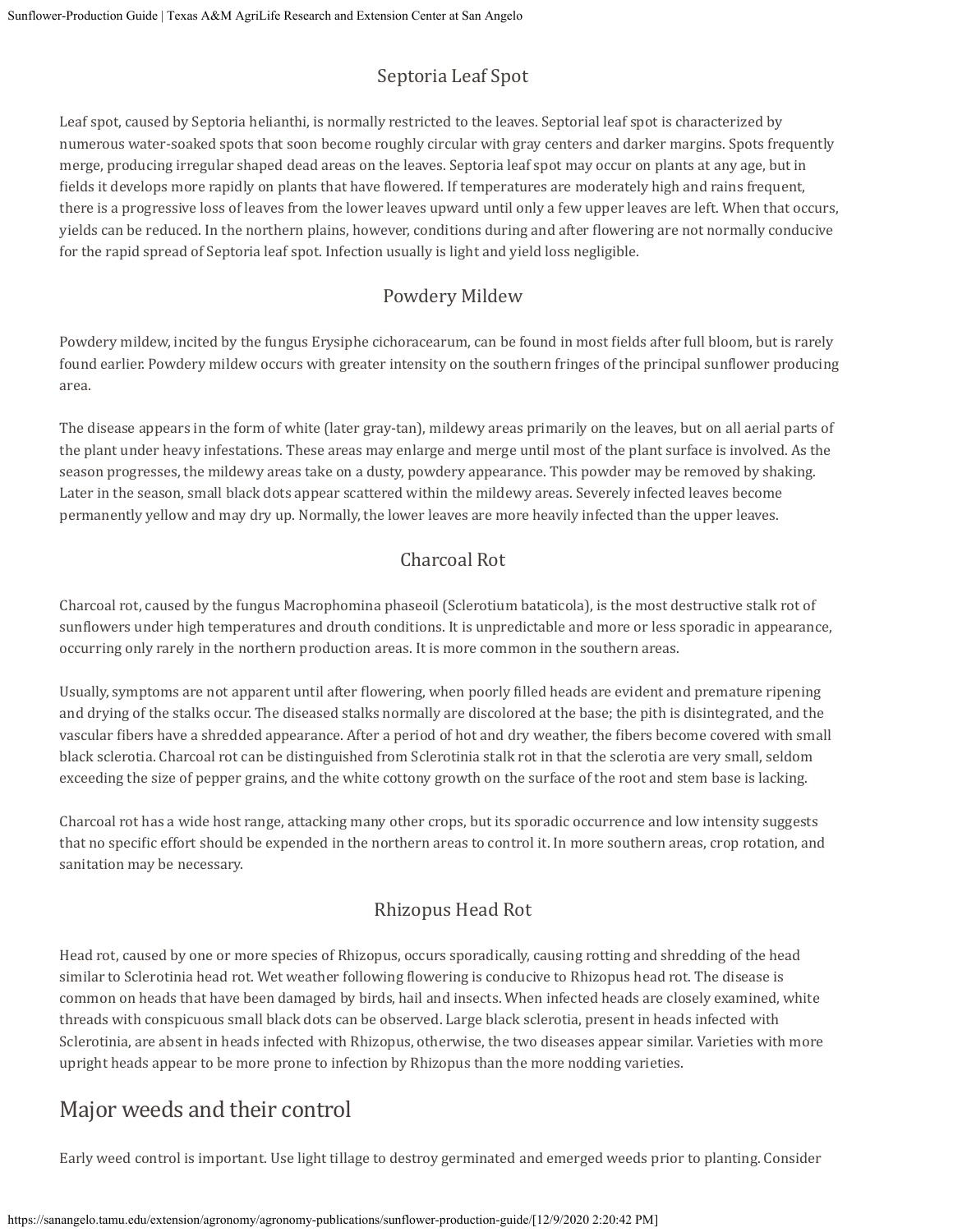applying a herbicide such as Treflan, Amiben, or Tolban. Sunflower seedlings are strongly rooted, consequently they can be harrowed during the 4 to 6 leaf stage. Postemergence harrowing should be done across the rows on a warm, sunny day to get best weed kill and little crop injury because the sunflower plants are less turgid. Cultivate, if needed, when plants are 8 to 12 inches tall. Cultivation should not be closer to the row than plant leaf spread. Deep cultivation when plants are 12 to 18 inches tall may drastically reduce yields.

# Harvesting Requirements: Preparation for harvest (i.e. harvest aid chemicals)

Gramoxone Super, a harvest aid desiccant, should be considered to remove moisture from the plants and make maturity more uniform. This harvest aid should be applied when the bottom of heads and bracts become lemon yellow in color.

Harvesting may start when grain moisture reaches 18-20 percent. Some moisture testers will not check sunflower moisture.

### Harvest equipment

Any conventional grain combine can be used for harvesting with the addition of a sunflower head attachment. Long gathering pans extending ahead of the cutter bar are used to salvage shattered seed. Ten seeds per square foot equals a harvest loss of 100 pounds per acre. The price of these attachments vary depending upon the size of combine head and manufacturer. Harvesting may start when grain moisture reaches 18-20 percent. Some moisture testers will not check sunflower moisture, however, Dickey-John and Farmi offer a special chart and adapters for their machines.

Combine cylinder speed should be as slow as possible and still thresh seed from the head (300 to 400 RPM). Concaves are usually set wide open and fan air flow reduced approximately 50 percent. Some drying or air movement will probably be required during storage. Natural air with no added heat should be sufficient under most Ohio conditions. Grain should be 12 percent moisture for temporary storage and 9 percent for long time storage. Harvesting at a high moisture content (18 to 20%) normally results in higher yields, less bird damage, and less shattering or dropping of heads than when seeds are harvested at a lower moisture content.

### Grades and Standards

Table 2 lists the U.S. grade requirements for sunflower according to the Federal Grain and Inspection Service. These requirements became effective September 1,1984. The table lists the minimum limit for test weight and the maximum for damaged and dehulled seed. U. S. grades for both oilseed and nonoilseed classes of sunflower are determined with the requirements listed below.

### **Table 2. Grade and grade requirements for sunflower.**

| Grade      | <b>Minimum</b><br>test weight<br>per bushel | Maximum limits of damaged sunflower seed |              |                      |
|------------|---------------------------------------------|------------------------------------------|--------------|----------------------|
|            |                                             | Heat damage                              | <b>Total</b> | <b>Dehulled seed</b> |
| U.S. No. 1 | 25.0 lbs.                                   | 0.5%                                     | $5.0\%$      | $5.0\%$              |
| U.S. No. 2 | 25.0 lbs.                                   | 1.0%                                     | 10.0%        | $5.0\%$              |
|            |                                             |                                          |              |                      |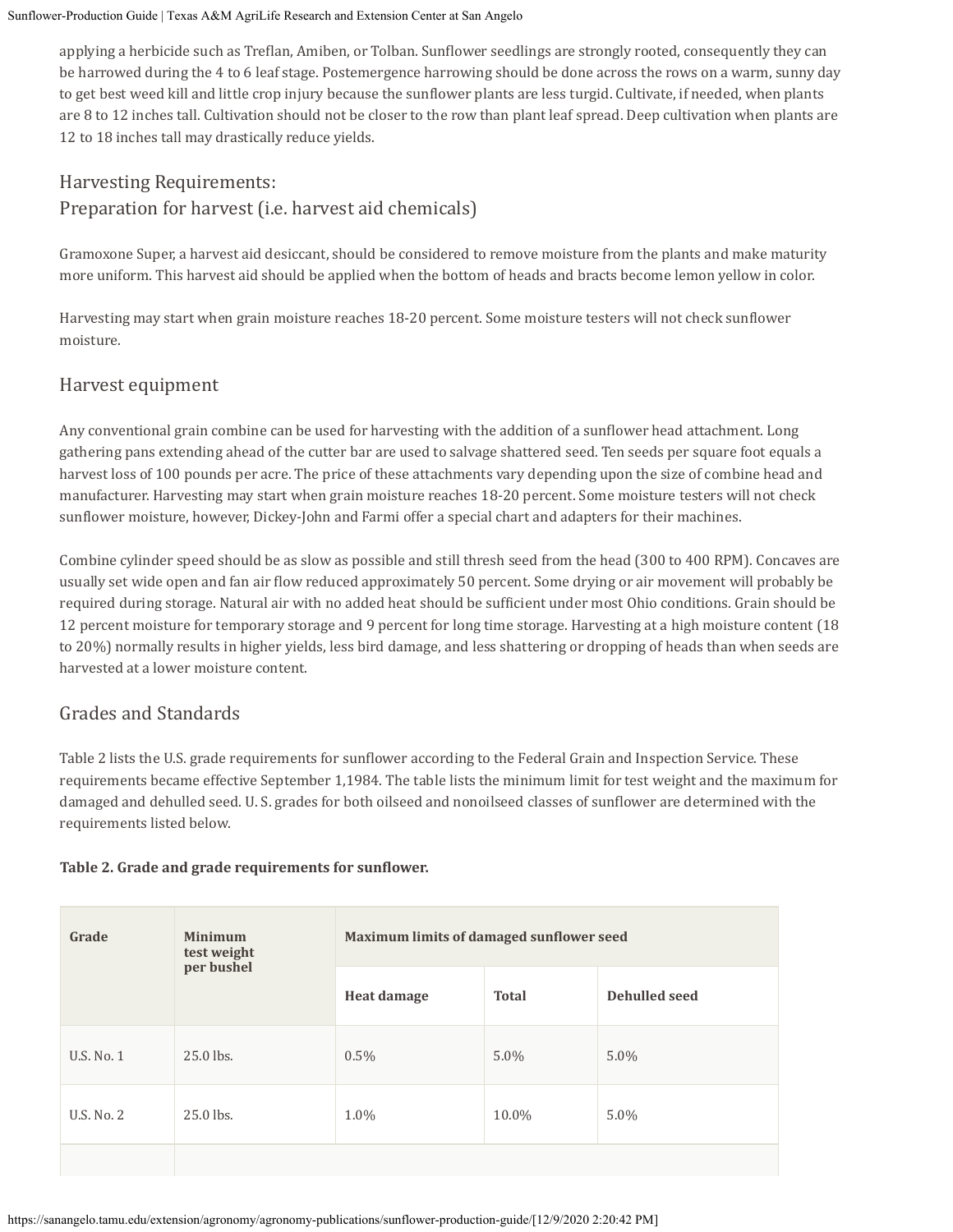| U.S. Sample<br>grade | U.S. sample grade shall be sunflower seed which:<br>$(1)$ Does not meet the requirements for the grades U.S. No. 1 or U.S. No. 2; or $(2)$ In a 600 gram<br>sample, contain<br>* 8 or more stones which have aggregate weight in excess of 0.20 percent of the sample weight,<br>* 2 or more pieces of glass, 3 or more crotalaria seeds (Crotalaria spp.).<br>* 2 or more castor beans (Ricinus Communis),<br>*4 or more particles of an unknown substance(s).<br>*10 or more rodent pellets, bird droppings, or an equivalent quantity of other animal filth; or |
|----------------------|--------------------------------------------------------------------------------------------------------------------------------------------------------------------------------------------------------------------------------------------------------------------------------------------------------------------------------------------------------------------------------------------------------------------------------------------------------------------------------------------------------------------------------------------------------------------|
|                      | (3) Has a musty, sour, or commercialy objectionable foreign odor; or<br>(4) Is heating or otherwise of distinctly low quality.                                                                                                                                                                                                                                                                                                                                                                                                                                     |
| Dwraacand Ctongro    |                                                                                                                                                                                                                                                                                                                                                                                                                                                                                                                                                                    |

## Drying and Storage Guidelines for drying sunflower are:

- The area around the dryer and the plenum chamber should be thoroughly cleaned.
- The fan must be fed clean air without seed hairs.
- Overdrying sunflower must be avoided.
- A continuous flow for all sections of recirculating batch and continuous-flow dryers should be maintained. Uneven flow will cause overdried spots and increase fire hazard.
- Drying equipment must not be left unattended day or night.
- The dried sunflower should be cooled to air temperature before storing.

Low temperature bin drying is energy efficient if designed properly and permits rapid harvest since bins can be filled at the harvest rate. Drying will take three to six weeks depending on the initial moisture content and airflow rate. Required airflow rates and drying time for drying oil sunflower at various moisture contents using air at 47 degrees Fahrenheit and 65 percent relative humidity are shown in Table 3.

#### **Table 3. Drying oilseed sunflower using 47 degrees Fahrenheit air with a relative humidity of 65 percent.**

|  | <b>Moisture</b><br><b>Content</b> | Airflow<br>(cfm/bu.) | <b>Drying Time Required</b> |
|--|-----------------------------------|----------------------|-----------------------------|
|  | 17%                               | 1.00                 | 648 hours (27 days)         |
|  | 15%                               | 1.00                 | 480 hours (20 days)         |
|  |                                   | 0.75                 | 720 hours (30 days)         |
|  |                                   | 0.50                 | 960 hours (40 days)         |
|  | 13%                               | 1.00                 | 336 hours (14 days)         |
|  |                                   | 0.75                 | 504 hours (21 days)         |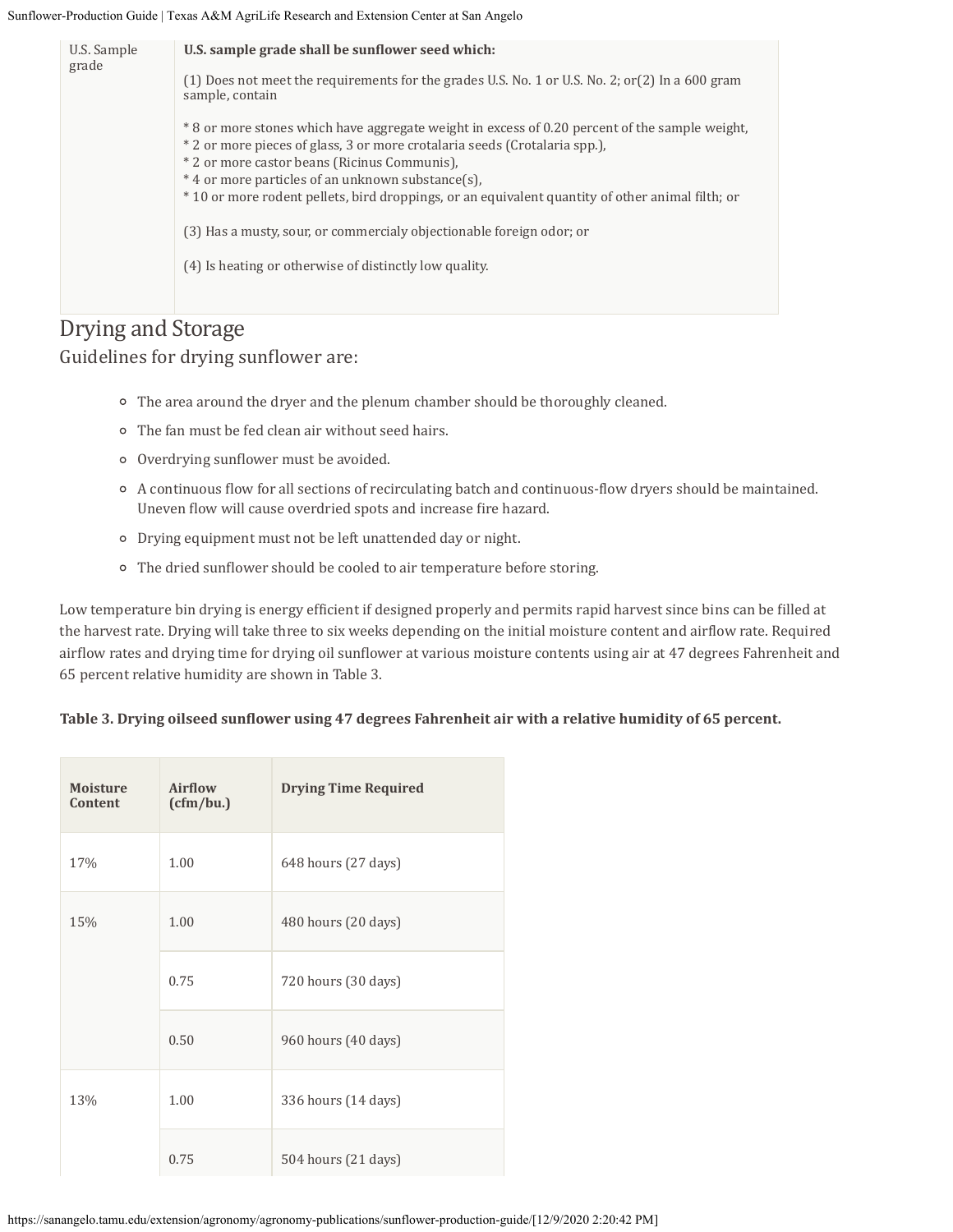| 0.50 | 672 hours (28 days) |
|------|---------------------|
|      |                     |

Add enough heat when needed to dry the sunflower to the safe storage moisture content. Generally enough heat to warm this air 10 degrees is the maximum amount required. As a rule of thumb, about 2 kw of heater will be required per fan motor horsepower.A perforated floor is recommended. Since air does the drying, it is imperative that air reaches all the sunflower. The uniform airflow distribution required for drying is more difficult to achieve with ducts than with perforated floors. However, drying can be done successfully with proper duct spacing and careful attention to detail. Provide one square foot of perforated surface area for each 25 cubic feet per minute (cfm) of airflow. One square foot of bin exhaust opening should be provided for each 1,000 cfm of airflow.

Drying temperatures up to 220 Fahrenheitdo not appear to have an adverse effect on oil percentage or fatty acid composition. High drying temperatures for the nonoil varieties may cause the kernels to be steamed, wrinkled, or even scorched.

Column batch and bin batch dryers should be operated at 140 and 110 F, respectively. Continuous flow dryers may be operated at temperatures up to about 200 F. Temperatures over 110 Fahrenheitshould not be used to dry sunflower seed for seeding purposes.

Operators accustomed to drying corn or small grains may tend to overdry sunflower. About half as much water per bushel of sunflower needs to be removed per percentage point of moisture content as compared to corn or wheat. For example, drying corn from 25 percent to 15 percent moisture will remove 6.6 pounds of moisture per bushel. Drying sunflower from 20 percent to 10 percent removes only about three pounds of moisture per bushel.

Fire hazards exist in dryers used for sunflower. Very fine hairs or fibers from the seed are rubbed loose during handling and are commonly found floating in the air around the dryer. These hairs or fibers ignite when drawn through the drying fan and open burner. A fire hazard is present unless these ignited particles burn themselves out before contacting the sunflower seed.

The fire hazard is decreased if the fans are turned into the wind to draw clean air that does not contain fine hair or fibers, although this adjustment becomes a constant problem on days with frequently changing wind direction. A stationary dryer should be faced into the prevailing wind. Long snorkel tubes are available for attachment to the drying fan of some dryers or can be constructed for other dryers. Restricting the airflow will reduce the drying rate.

Overdrying causes the sunflower or debris in the sunflower to become very combustible. Obstruction to the flow of sunflower seed in the dryer leads to overdrying.

Frequent cleaning reduces the collection of debris in the plenum, in the column or around the dryer. Cleaning the dryer daily is the best fire prevention activity.

Early detected fires are relatively easy to extinguish so the dryer should be monitored constantly. If a fire is detected, the air flow should be shut off first. Water can be applied directly to the area where the fire is occurring, or the dryer can be unloaded onto the ground and the fire extinguished outside the dryer. A sunflower fire should be handled as an oil fire. A fire extinguisher could be used to put out the fire but care must be exercised to avoid contaminating the sunflower.

# Measuring moisture content.

Measuring the moisture content of sunflower immediately after removal from the dryer is only an estimation. As moisture is removed from the sunflower seed the hull dries first and the kernels dry last. Moisture testers used by local grain elevators and farm operators generally result in a reading that is lower than the actual moisture percentage. The amount of error is influenced by the initial moisture content of the sunflower and the temperature of the drying air. A number of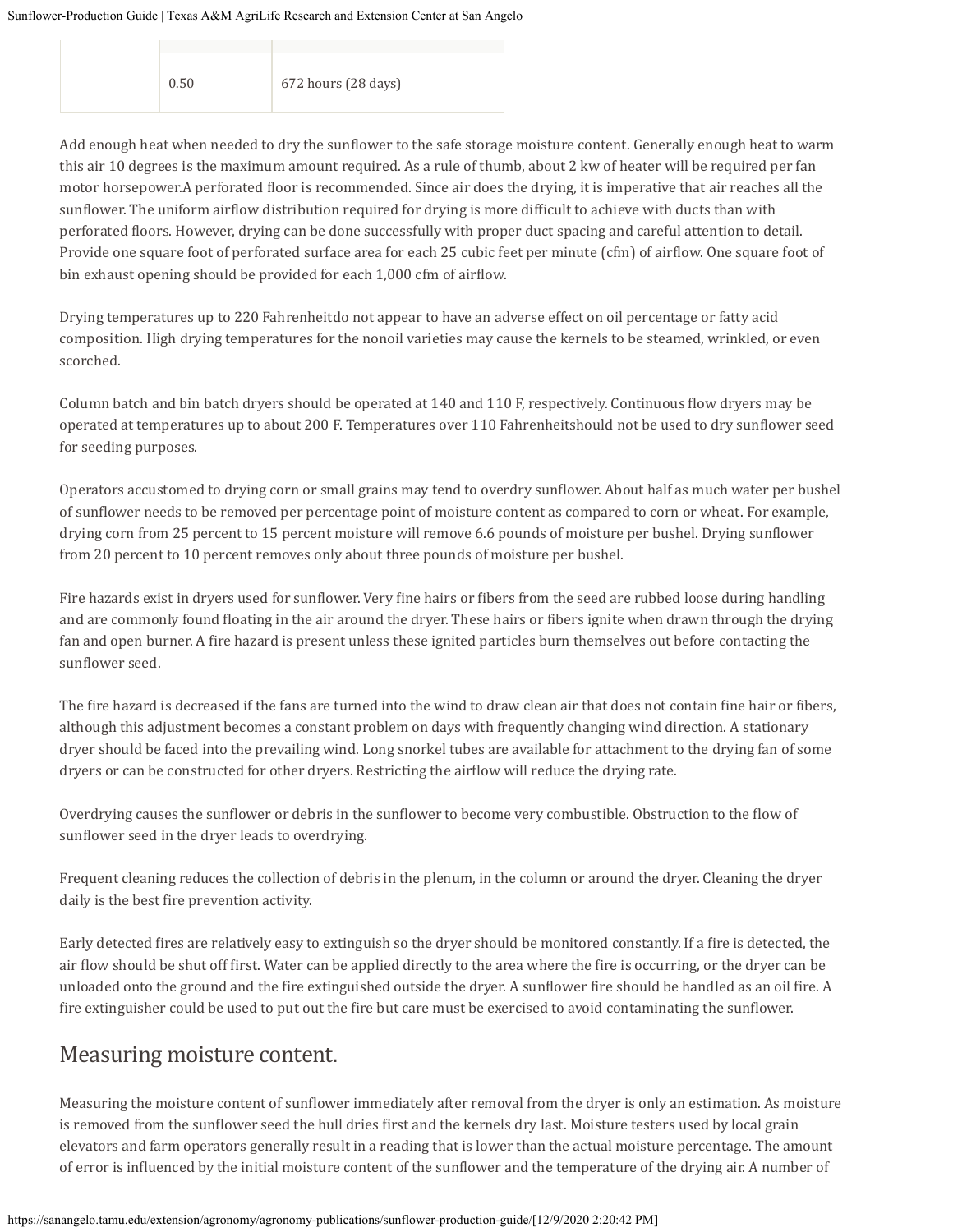operators have reported that sunflower removed from the dryer at 8 to 9 percent moisture (according to the moisture tester) would be up to 12 percent moisture by the next morning. The moisture rebound can be estimated by placing a sample from the dryer in a covered jar and rechecking the moisture after 12 hours.

# Storage

Farm structures that are structurally adequate to store small grains are adequate for storing sunflower due to sunflower's light test weight.

Seed should be cleaned for storage. Fines tend to concentrate in the center of the bin. This area tends to be wetter and is more prone to storage problems. Airflow will also be restricted by the fines, limiting cooling by aeration. Large pieces of head, stalk, and corolla tubes, which frequently adhere to the seed, should be removed because they are higher in moisture than the seed.

Oil sunflower should not be stored above 10 percent moisture during the winter and 8 percent during the summer. Nonoilseed sunflower should not be stored above 11 percent moisture during the winter and 10 percent during the summer. Sunflower can be stored for short periods at 12 percent with adequate airflow to keep the seeds cool. Resistance of oilseed sunflower to fungal infection during storage at 10 percent moisture is equal to wheat resistance at 17 percent stored moisture.

Aeration is essential, especially in the larger bins now available. Aeration may be accomplished with floor-mounted ducts or portable aerators. Sunflower should be rotated between bins when aeration is not available.

An air space should be left in the top of the bin to facilitate checking the condition of stored seed. Bins should be checked initially every two weeks for moisture condensation on the roof, crusting, and for changes in temperatures within the pile. Any of these conditions could indicate the presence of mold or insects. If the pile has started to heat, the pile should be cooled immediately because spontaneous combustion is a real danger. The sunflower should be checked at least monthly after the seeds have been cooled to about 25 Fahrenheitfor winter storage and a history of temperature and moisture content has been developed.

Sunflower can be stored more than one season under proper conditions (dry, clean, aerated, and in tight bins), but processors of nonoilseed sunflower for human consumption prefer not to use seed that has been stored more than one season.

# Main Limitations to Adoption and Acceptance in District:

Since some country elevators will not purchase sunflower grain, arrange for a market before the crop is planted. Your seed supplier may be able to suggest some markets available to you.

Birds can be a problem if sunflower fields are planted near a flyway or roost. Scaring devices such as gas guns and shooting can be used to protect production fields.

**Acknowledgements:** A special word of thanks is extended to Dr. Travis Miller and [Dr. Chris Sansone](https://sanangelo.tamu.edu/people/faculty/sansone/index.php) for reviewing the information and making recommendations for its improvement.

Texas A&M AgriLife Agencies Required Links Contact AgriLife